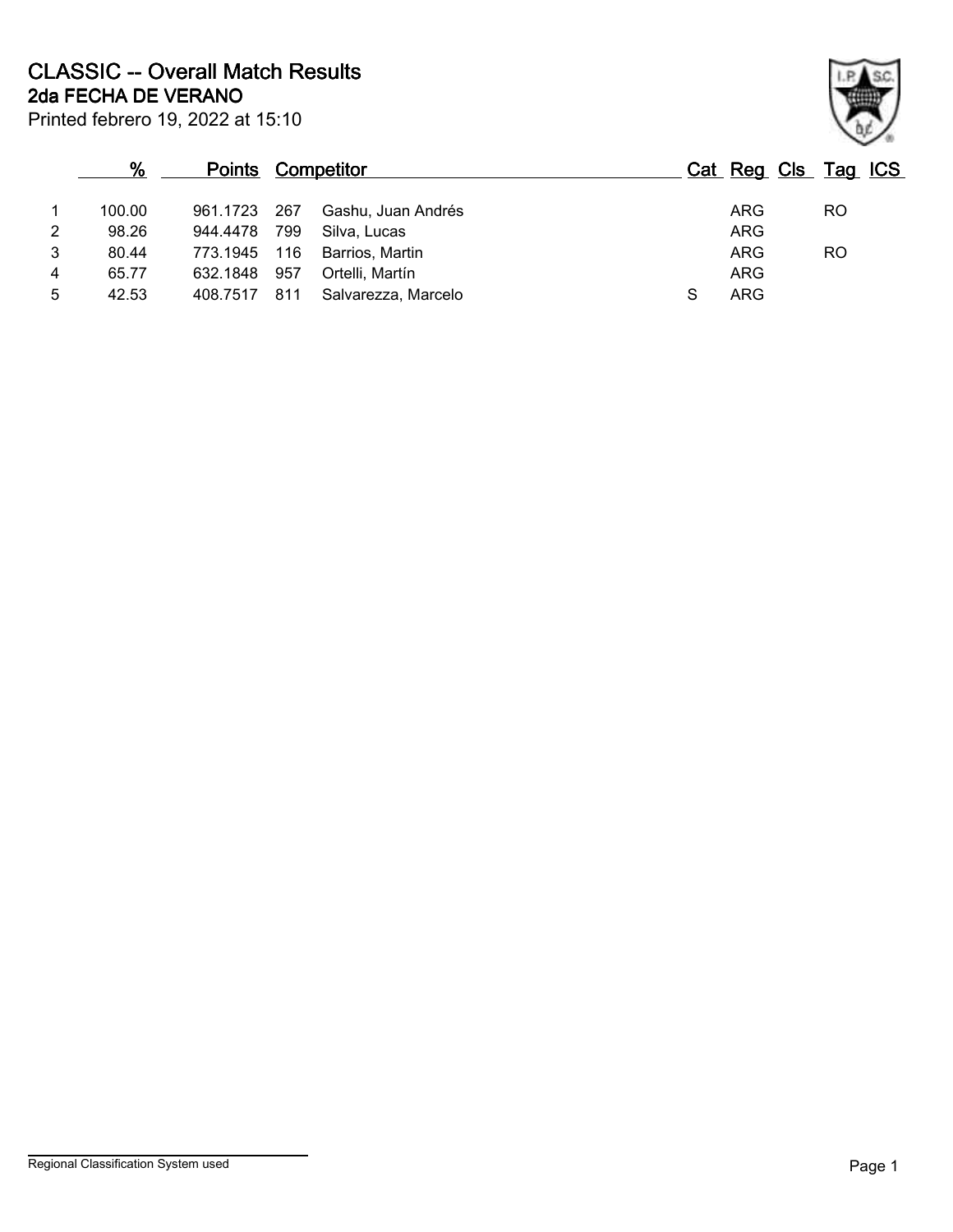|                | %      | <b>Points</b> |      | <b>Competitor</b>         |    | Cat Reg Cls Tag ICS |     |  |
|----------------|--------|---------------|------|---------------------------|----|---------------------|-----|--|
|                | 100.00 | 991.0664      | 470  | Quindi Vallerga, Gaston   |    | <b>ARG</b>          |     |  |
| $\overline{2}$ | 95.21  | 943.6298      | 471  | Quintana, Edgardo Ángel   | S  | <b>ARG</b>          |     |  |
| 3              | 85.22  | 844.5581      | 468  | Prieto, Marcelo Germán    |    | <b>ARG</b>          |     |  |
| 4              | 79.01  | 783.0736      | 722  | Lopez, Nestor Leonardo    |    | ARG                 |     |  |
| 5              | 74.61  | 739.4438      | 824  | Burini, Gustavo Mario     | S  | <b>ARG</b>          |     |  |
| 6              | 72.49  | 718.4683      | 62   | Gregori, Leandro Javier   |    | <b>ARG</b>          | RO. |  |
| $\mathbf{7}$   | 72.38  | 717.3614      | 893  | Heredia, Mauro Leonel     |    | <b>ARG</b>          |     |  |
| 8              | 63.33  | 627.5962      | 354  | Lopez, Claudio            | S  | <b>ARG</b>          | RO. |  |
| 9              | 60.25  | 597.1498      | 1364 | Treyer, Ignacio Alfredo   | SJ | <b>ARG</b>          |     |  |
| 10             | 41.01  | 406.4155      | 1725 | Meleguer, Mauricio Edgard |    | <b>ARG</b>          |     |  |

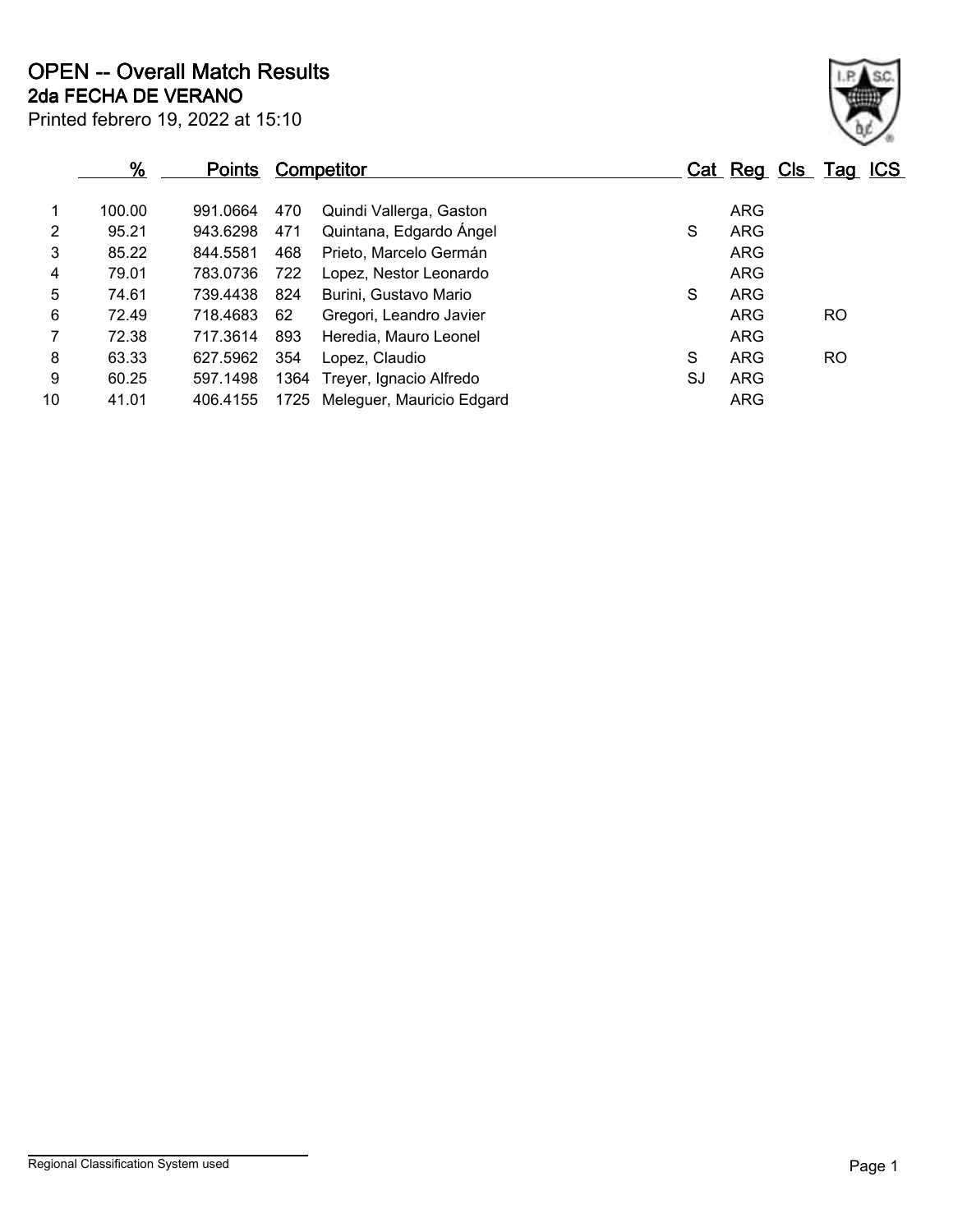**PRODUCTION -- Overall Match Results**

# **2da FECHA DE VERANO**

| 1                         | 100.00 | 920.9172 | 712  | Duran, Juan Pablo                 | J             | <b>ARG</b> |            |
|---------------------------|--------|----------|------|-----------------------------------|---------------|------------|------------|
| $\overline{2}$            | 95.08  | 875.6523 | 632  | Bastiani, Juan Pablo              |               | <b>ARG</b> |            |
| $\ensuremath{\mathsf{3}}$ | 91.18  | 839.6811 | 875  | Manes, Matias                     | J             | <b>ARG</b> |            |
| 4                         | 90.33  | 831.8638 | 333  | Lanzilotta, Julio Dario           |               | <b>ARG</b> |            |
| 5                         | 90.27  | 831.3125 | 228  | Durán, Claudio Daniel             | S             | <b>ARG</b> |            |
| 6                         | 87.85  | 809.0159 | 419  | Obertello, Daniel Héctor          | $\mathbf S$   | <b>ARG</b> |            |
| $\overline{7}$            | 87.14  | 802.4684 | 134  | Borges, Walter Santiago           | $\mathsf S$   | <b>ARG</b> |            |
| 8                         | 87.02  | 801.4069 | 520  | Salzano, Ezequiel Ignaci          |               | <b>ARG</b> |            |
| $\boldsymbol{9}$          | 86.90  | 800.2904 | 36   | Zamani, Ivan                      | J             | <b>ARG</b> |            |
| 10                        | 86.77  | 799.0993 | 272  | Gentile, Diego Cesar              | $\mathsf S$   | <b>ARG</b> |            |
| 11                        | 85.46  | 787.0533 | 1173 | Savarelli, Franco                 |               | <b>ARG</b> |            |
| 12                        | 85.43  | 786.7564 | 460  | Pires Apolonia, Germán Antonio    |               | <b>ARG</b> |            |
| 13                        | 84.80  | 780.9457 | 1086 | Lojo, Luciana Trinida             | L             | <b>ARG</b> |            |
| 14                        | 84.75  | 780.4437 | 107  | Baigorria, Omar Horacio           | $\mathbf S$   | <b>ARG</b> | <b>RO</b>  |
| 15                        | 80.47  | 741.0627 | 254  | Frattini, Raúl Pablo              | $\mathsf S$   | <b>ARG</b> |            |
| 16                        | 80.07  | 737.3480 | 1157 | Sabaris Monte, Juan Sebastian     |               | <b>ARG</b> |            |
| 17                        | 73.13  | 673.4702 | 355  | López, Jorge Alberto              | $\mathbf S$   | <b>ARG</b> | <b>RO</b>  |
| 18                        | 72.24  | 665.2609 | 172  | Ces, Christian Danie              |               | <b>ARG</b> |            |
| 19                        | 71.69  | 660.2080 | 910  | Santucho Sawicki, Facundo Nazaren |               | <b>ARG</b> | <b>NOV</b> |
| 20                        | 70.92  | 653.1582 | 85   | Angio, Mariano Antonio            |               | <b>ARG</b> |            |
| 21                        | 69.99  | 644.5392 | 274  | Geremias, Gustavo Omar            | SS            | <b>ARG</b> |            |
| 22                        | 69.24  | 637.6454 | 154  | Canto, Sebastián Ignac            |               | <b>ARG</b> |            |
| 23                        | 68.60  | 631.7646 | 699  | Heusinger, Carlos Valentin        |               | <b>ARG</b> | <b>RO</b>  |
| 24                        | 67.98  | 626.0819 | 959  | Fasci, Omar                       | SS            | <b>ARG</b> |            |
| 25                        | 66.50  | 612.3974 | 43   | Jauregui, Martín                  |               | <b>ARG</b> | <b>RO</b>  |
| 26                        | 65.56  | 603.7618 | 477  | Ramos, Daniel Omar                | ${\mathsf S}$ | <b>ARG</b> |            |
| 27                        | 63.74  | 587.0041 | 1400 | Donadio Tellado, Damián Pablo     |               | <b>ARG</b> |            |
| 28                        | 62.71  | 577.5372 | 1303 | Tejerina, Eduardo Martin          |               | <b>ARG</b> |            |
| 29                        | 61.30  | 564.5673 | 371  | Manes, Rodolfo Gabriel            | S             | <b>ARG</b> |            |
| 30                        | 61.08  | 562.4984 | 493  | Ritta, Javier Fernando            | $\mathsf S$   | <b>ARG</b> |            |
| 31                        | 59.85  | 551.1842 |      | 1185 Kwon, Ki Hwan                |               | <b>ARG</b> |            |
| 32                        | 59.14  | 544.6274 |      | 1416 Arakaki, Luis Alberto        |               | <b>ARG</b> |            |
| 33                        | 58.38  | 537.6012 | 165  | Castro, Mariano Oscar             |               | <b>ARG</b> |            |
| 34                        | 58.32  | 537.0636 | 79   | Alvarez, Nestor Raúl              |               | <b>ARG</b> |            |
| 35                        | 58.25  | 536.4632 | 1248 | Ortiz, Facundo Maximil            |               | <b>ARG</b> |            |
| 36                        | 57.97  | 533.8739 | 1515 | Iannotta, Ezequiel David          |               | <b>ARG</b> | <b>NOV</b> |
| 37                        | 56.93  | 524.2849 | 114  | Bareiro, Andrea Celeste           | L             | <b>ARG</b> |            |
| 38                        | 56.50  | 520.3359 | 1181 | Itze, Mariano                     |               | <b>ARG</b> |            |
| 39                        | 55.59  | 511.9705 | 626  | Castia, Paola Alejandra           | L             | <b>ARG</b> |            |
| 40                        | 55.23  | 508.6311 | 1054 | Cavia, Miguel                     | $\mathbf S$   | <b>ARG</b> |            |
| 41                        | 54.72  | 503.8808 | 1585 | Hay Chaia, Matias                 |               | <b>ARG</b> |            |
| 42                        | 54.55  | 502.3679 | 1485 | Alvarez Berro, Aditardo Cesar     | SS            | <b>ARG</b> |            |
| 43                        | 54.29  | 499.9412 | 574  | Treyer, Carlos Alfredo            | SS            | <b>ARG</b> |            |
| 44                        | 53.68  | 494.3942 | 33   | Fink, Claudia                     | L             | <b>ARG</b> |            |
| 45                        | 52.76  | 485.8343 | 1498 | Espinola, Alejandro Oscar         |               | <b>ARG</b> |            |
|                           |        |          |      |                                   |               |            |            |

**% Points Competitor Cat Reg Cls Tag ICS**

Regional Classification System used **Page 1** 

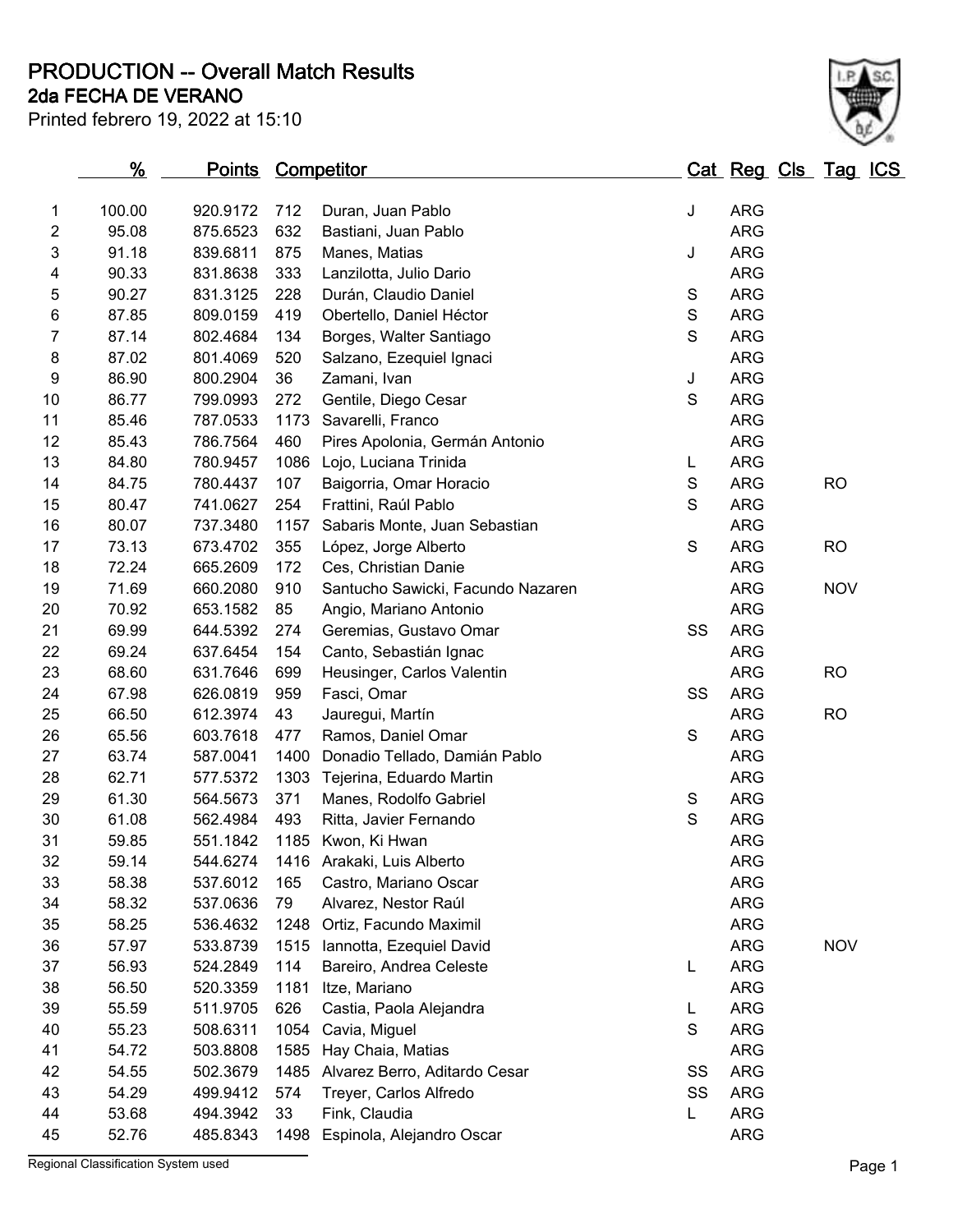**2da FECHA DE VERANO PRODUCTION -- Overall Match Results**

| Printed febrero 19, 2022 at 15:10 |  |  |  |  |  |
|-----------------------------------|--|--|--|--|--|
|-----------------------------------|--|--|--|--|--|

|    | $\frac{9}{6}$ | <b>Points</b> |      | <b>Competitor</b>                  |    |            | Cat Reg Cls Tag ICS |
|----|---------------|---------------|------|------------------------------------|----|------------|---------------------|
| 46 | 52.32         | 481.8257      | 157  | Carmona, Hugo Deonelo              | SS | ARG        |                     |
| 47 | 51.81         | 477.1641      | 57   | Da Silva Llugdar, Ismael Elí-as    | S  | <b>ARG</b> |                     |
| 48 | 51.52         | 474.4710      | 499  | Rodolfi, Walter                    | S  | <b>ARG</b> | RO.                 |
| 49 | 49.69         | 457.6369      | 1530 | Garcia, Xoan                       |    | <b>ARG</b> |                     |
| 50 | 48.99         | 451.1384      | 619  | Fiorese, Daniel Pedro              | SS | <b>ARG</b> | <b>RO</b>           |
| 51 | 48.77         | 449.1123      | 146  | Cabanela Rodriguez, Sergio Rodrigo |    | <b>ARG</b> |                     |
| 52 | 46.39         | 427.1973      | 1227 | Raffo, Martin Alberto              |    | <b>ARG</b> |                     |
| 53 | 45.19         | 416.1831      | 67   | Achille, Alejandro Manue           | S  | <b>ARG</b> |                     |
| 54 | 44.18         | 406.8668      | 498  | Rodolfi, Luciano                   | SS | ARG        | <b>RO</b>           |
| 55 | 36.98         | 340.5611      | 1688 | Boyaciyan, Daniel Arturo           |    | <b>ARG</b> |                     |
| 56 | 35.59         | 327.7484      | 1683 | Quan, Yongxue                      | S  | <b>ARG</b> | <b>CUR</b>          |
| 57 | 15.69         | 144.4803      | 1686 | Di Pietro, Jorge Walter            | SS | <b>ARG</b> |                     |
|    |               |               |      |                                    |    |            |                     |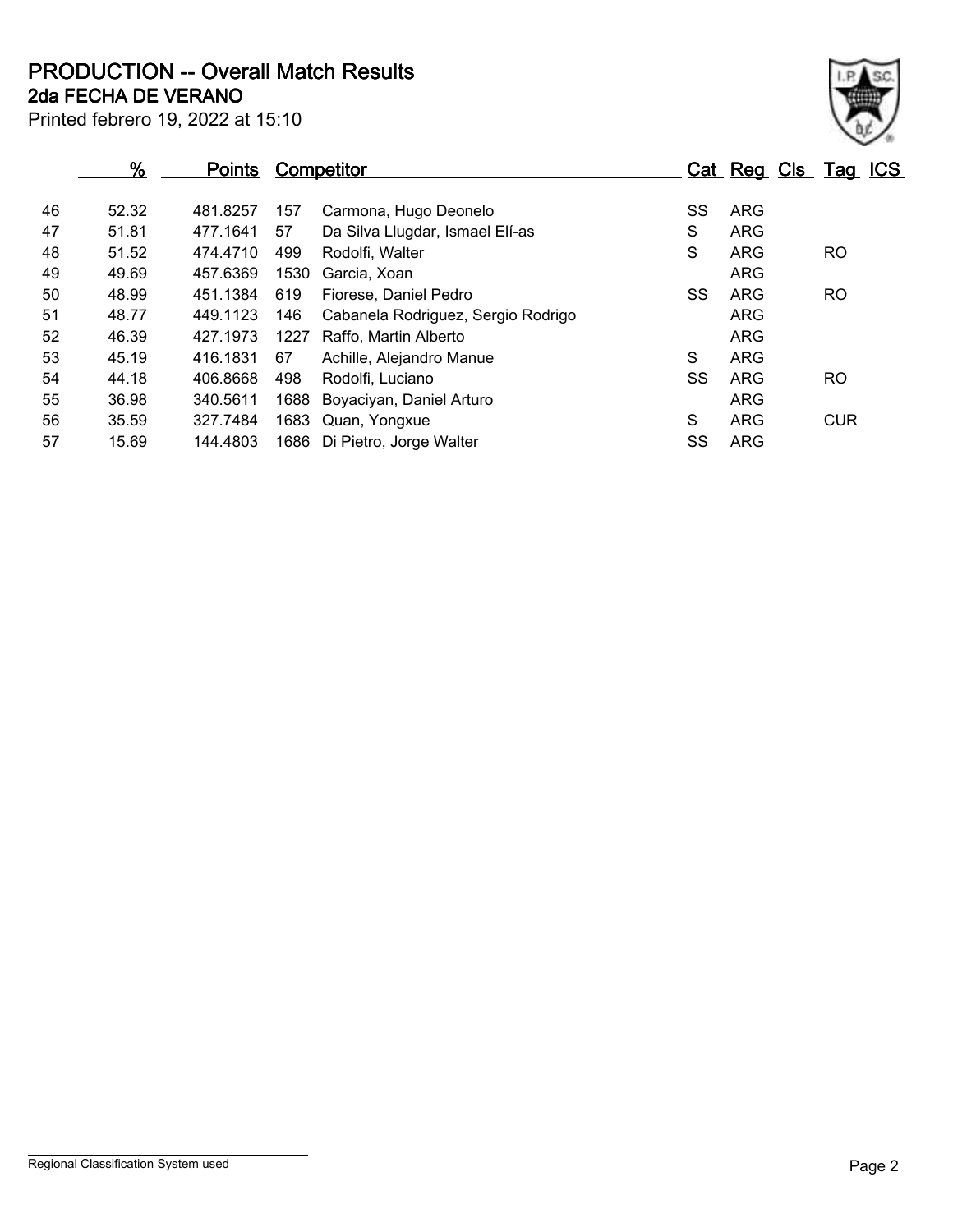**2da FECHA DE VERANO PRODUCTION OPTICS -- Overall Match Results**

| ł |
|---|

Printed febrero 19, 2022 at 15:10

### **% Points Competitor Cat Reg Cls Tag ICS** 1 100.00 946.3160 38 Zoppi, Daniel S ARG 2 98.87 935.5790 232 Espinha Patricio, Diego Gaston ARG 3 91.00 861.1410 568 Testa, Diego Enrique SJ ARG 4 90.95 860.7170 560 Stankiewitsch, Nicolás Adrián Christian ARG RO 5 88.15 834.1990 221 Digilio, Alexis Damian ARG 6 85.87 812.6181 464 Ponizio, Leonardo Albert ARG 7 83.90 793.9422 34 Lojo, Jose Antonio ARG RO 8 79.13 748.8602 559 Stamon, David ARG 79.13 ARG 9 73.87 699.0447 1376 Noceti, Miguel Angel Angel Angel ARG 10 71.75 679.0041 803 Lopo, Damian ARG 11 62.29 589.4179 299 Grimberg, Sergio Daniel **62.29 ARG** RO 12 62.26 589.1494 1399 Ameghino, Javier S ARG 13 42.52 402.4170 29 Radomski, Alfredo Luis SS ARG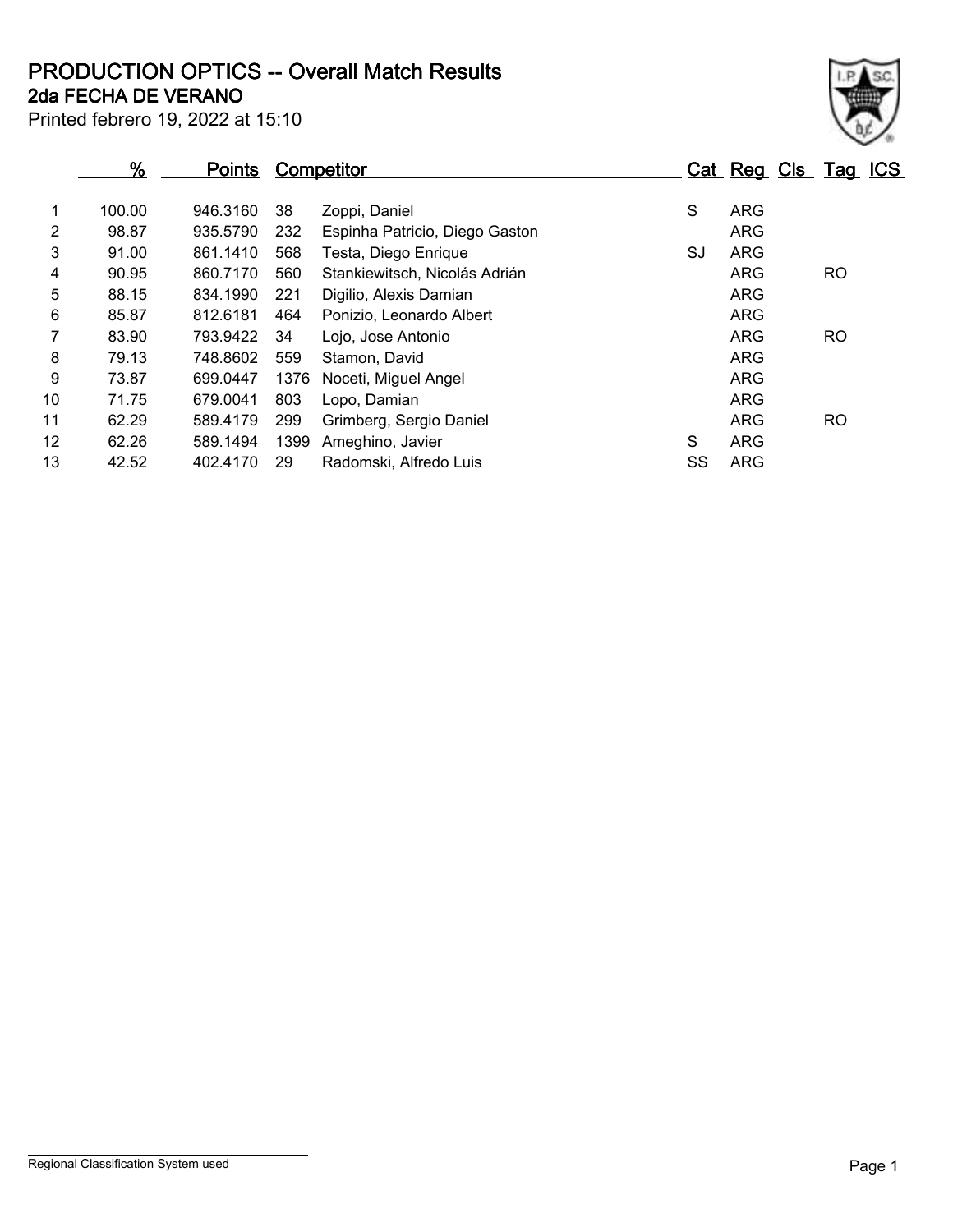**2da FECHA DE VERANO STANDARD -- Overall Match Results**

Printed febrero 19, 2022 at 15:10

|                | $\frac{9}{6}$ | <u>Points</u> |      | Competitor               |   | Cat Reg Cls Tag ICS |           |  |
|----------------|---------------|---------------|------|--------------------------|---|---------------------|-----------|--|
| 1              | 100.00        | 922.0473      | 385  | Meccia, Marcelo Damián   |   | ARG                 |           |  |
| $\overline{2}$ | 99.18         | 914.4901      | 106  | Baigorria, Jorge Orlando | S | <b>ARG</b>          |           |  |
| 3              | 99.08         | 913.5989      | 200  | Crespo, Alejandro Martí  |   | <b>ARG</b>          |           |  |
| 4              | 97.17         | 895.9285      | 564  | Suárez, Rodrigo Daniel   |   | <b>ARG</b>          | <b>RO</b> |  |
| 5              | 91.76         | 846.0337      | 598  | Zancaner, Federico       |   | <b>ARG</b>          |           |  |
| 6              | 89.59         | 826.0805      | 518  | Salerno, Juan Pablo      |   | <b>ARG</b>          | <b>RO</b> |  |
| 7              | 85.50         | 788.3389      | 1229 | Disanti, Thomas Diego    |   | <b>ARG</b>          |           |  |
| 8              | 84.83         | 782.1625      | 450  | Pauletig, German Carlos  |   | <b>ARG</b>          |           |  |
| 9              | 83.28         | 767.8397      | 731  | Vargas, Mario Elias      |   | <b>ARG</b>          |           |  |
| 10             | 80.99         | 746.7327      | 351  | Lopez, Álvaro Javier     |   | <b>ARG</b>          | RO        |  |
| 11             | 74.17         | 683.9010      | 346  | Lobasso, Diego Damian    |   | <b>ARG</b>          |           |  |
| 12             | 72.73         | 670.6149      | 1514 | Pino, Jose Daniel        |   | <b>ARG</b>          |           |  |
| 13             | 67.52         | 622.5593      | 199  | Cots, Gustavo Javier     | S | ARG                 | <b>RO</b> |  |
| 14             | 55.87         | 515.1185      | 1526 | Pereyra, Esteban Emilio  |   | <b>ARG</b>          |           |  |
| 15             | 55.23         | 509.2254      | 540  | Sen, Alejandro Javie     | S | <b>ARG</b>          |           |  |